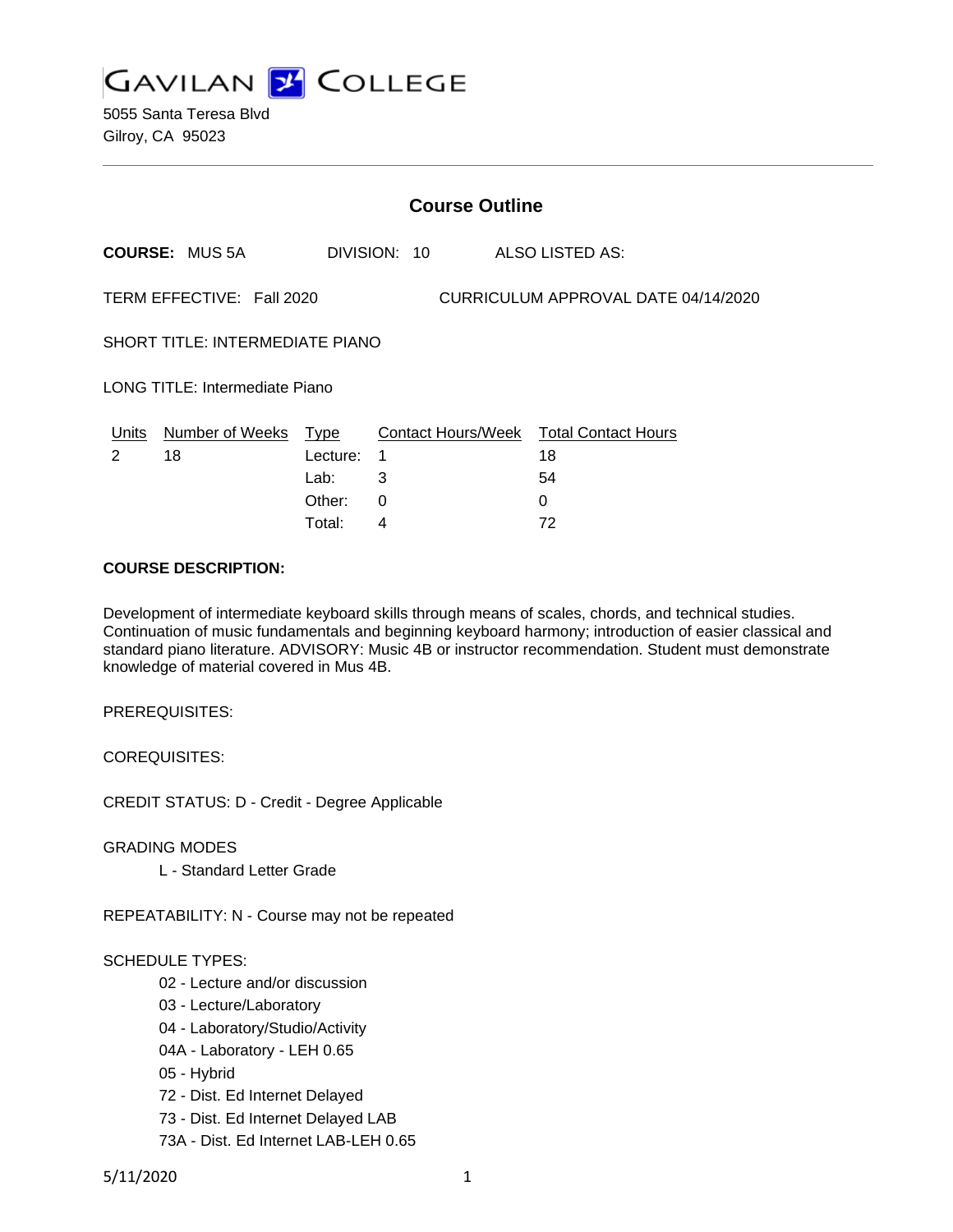# **STUDENT LEARNING OUTCOMES:**

By the end of this course, a student should:

1. Analyze, construct and play major scales and chords in all keys

2. Practice and perform intermediate classical works by Bach, Mozart, Scarlatti

## **CONTENT, STUDENT PERFORMANCE OBJECTIVES, OUT-OF-CLASS ASSIGNMENTS**

Curriculum Approval Date 04/14/2020 Week 1 1 Lecture, Review 4B material. Student performance objectives : will review 4B material Week 2 1 Lecture, Introduction to keyboard music of Baroque and Classical time periods. Early Intermediate pieces by Couperin, Telemann, Mozart and Bach. Student performance objectives: will play short pieces in various keys Week 3 1 Lecture, lecture on effective sight-reading techniques. Sight reading of short pieces in E major and C# minor. Student performance objectives : will play short pieces in various keys Week 4 1 Lecture. How to practice Technical studies : Hanon (#1--4) and Burgmueller. Student performance objectives : will practice technical studies Week 5 1 Lecture, Transposition and Technical studies : Czerny #1 and #3. Week 6 1 Lecture, Review for quiz. Student performance objectives : will practice technical studies Week 7 1 Lecture Quiz. Continuation of technical studies and Etudes Student performance objectives : will practice technical studies and Etudes. Week 8 1 Lecture Midterm, written and performance. Week 9 1 Lecture How to practice scales with different articulation; Minor scales and arpeggios, 2 octoaves: a minor, e minor.

Student performance objectives : will select a multi-movement work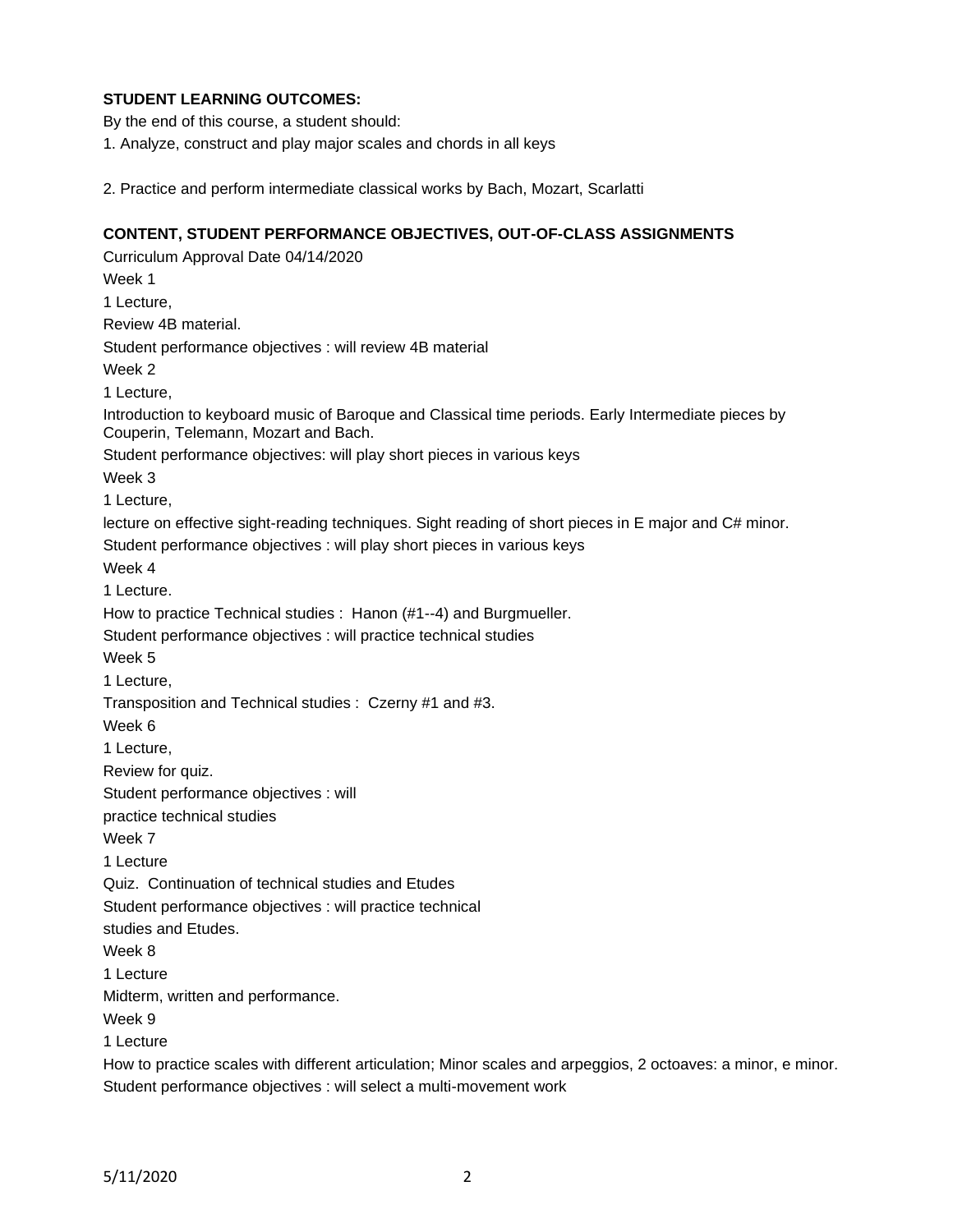Week 10 1 Lecture Introduction to Sonata form. Select Sonatina: Clementi op.36, #1 Student performance objectives : will practice scales and Sonatina Week 11 1 Lecture Introduction to ornamentation in music literature. Understanding on how to interpret different ornamentD major and b minor, sight reading short pieces in these scales. Term paper assigned. 4 hours assign signs. Student performance objectives : will play short pieces in various keys Week 12 1 Lecture Introduction to Classical period in keyboard literature. Student performance objectives : will play short Sonatina, all movements Week 13 1 Lecture Understanding how to play and count Triplets; 3 against 2; 3 against 4. Student performance objectives : will play assigned triplet exercises Week 14 1 Lecture Understanding how to interpret words by Classical composers. Short works by Mozart and Haydn. F# minor scale and arpeggios. Student performance objectives : will play short pieces by Mozart and Haydn Week 15 1 Lecture Review and quiz. Week 16 1 Lecture Review all pieces, prepare for final performance. Student performance objectives : will play all pieces learned from the beginning of the semester. Week 17 1 Lecture Performance final. Week 18: 1 hour Written final Lab Content: Week 1 3 Lab hours Review 4B material. 3 hours assigned reading and lab. Student performance objectives : will review 4B material Week 2 3 Lab hours Early Intermediate pieces by Couperin, Telemann, Mozart and Bach. 3 Hours assigned reading and lab. Student performance objectives: will play short pieces in various keys Week 3 3 Lab hours Sight reading of short pieces in E major and C# minor. 3 hours assigned reading and lab. Student performance objectives : will play short pieces in various keys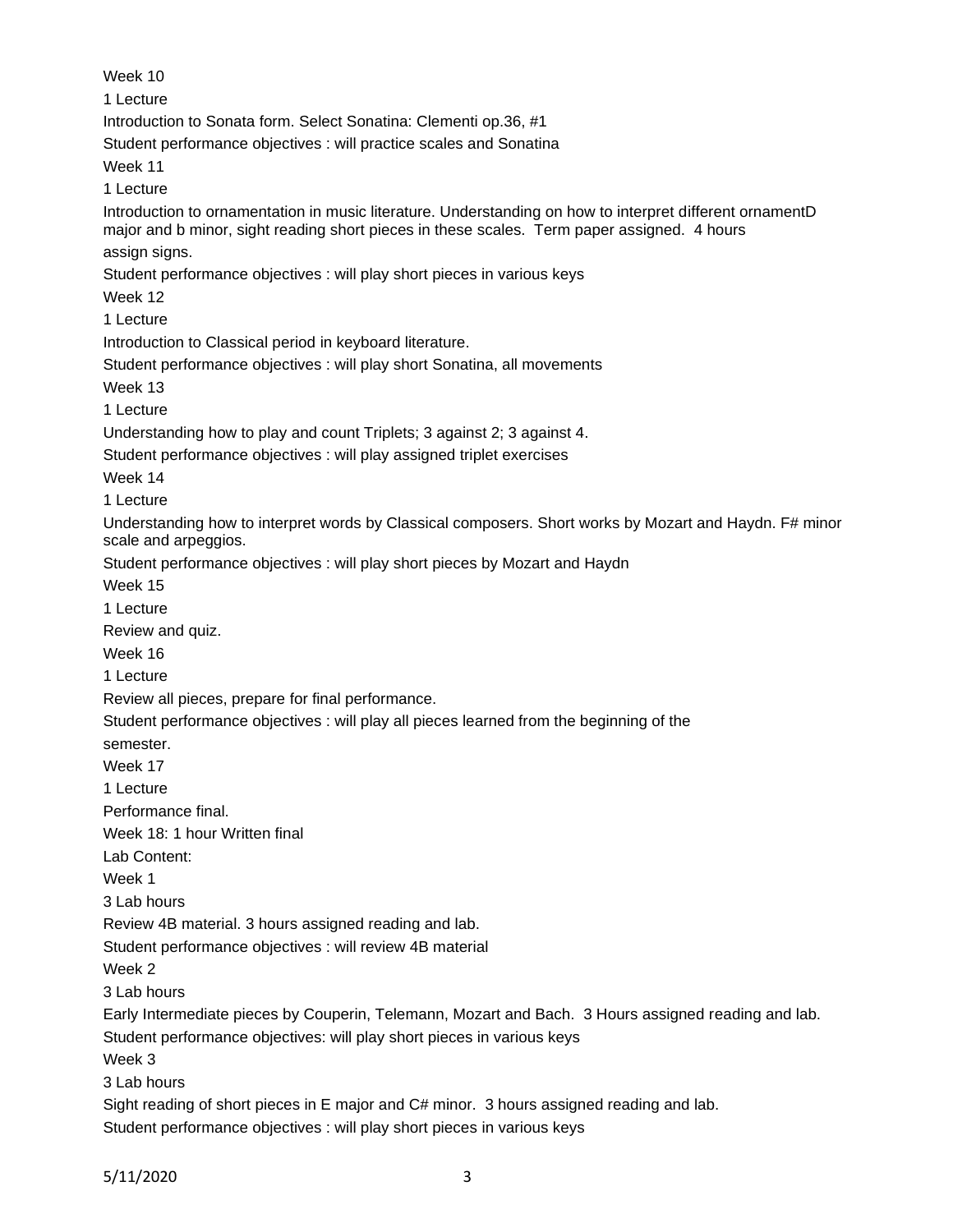Week 4 3 Lab hours Technical studies : Hanon (#1--4) and Burgmueller. 3 hours assigned reading and lab Student performance objectives : will practice technical studies Week 5 3 Lab hours Technical studies : Czerny #1 and #3. 3 hours assigned reading and lab. Week 6 3 Lab hours Review for quiz. 3 hours assigned reading and lab. Student performance objectives : will practice technical studies Week 7 3 Lab hours Quiz. Continuation of technical studies . 3 hours assigned reading and lab. Student performance objectives : will practice technical studies Week 8 3 Lab hours Midterm, written and performance. 3 hours assigned reading and lab. Week 9 3 Lab hours Minor scales and arpeggios, 2 octoaves: a minor, e minor. 3 hours assigned reading and lab. Student performance objectives : will select a multi-movement work Week 10 3 Lab hours Select Sonatina: Clementi op.36, #1 3 hours assigned reading and lab. Student performance objectives : will practice scales and Sonatina Week 11 3 Lab hours D major and b minor, sight reading short pieces in these scales. Term paper assigned. 3 hours assigned reading and lab. Student performance objectives : will play short pieces in various keys Week 12 3 Lab hours Introduction to Classical period in keyboard literature. 3 hours assigned Reading and lab. Student performance objectives : will play short Sonatina, all movements Week 13 3 Lab hours Triplets; 3 against 2; 3 against 4. Assigned exercises . 3 hours Assigned reading and lab. Student performance objectives : will play assigned triplet exercises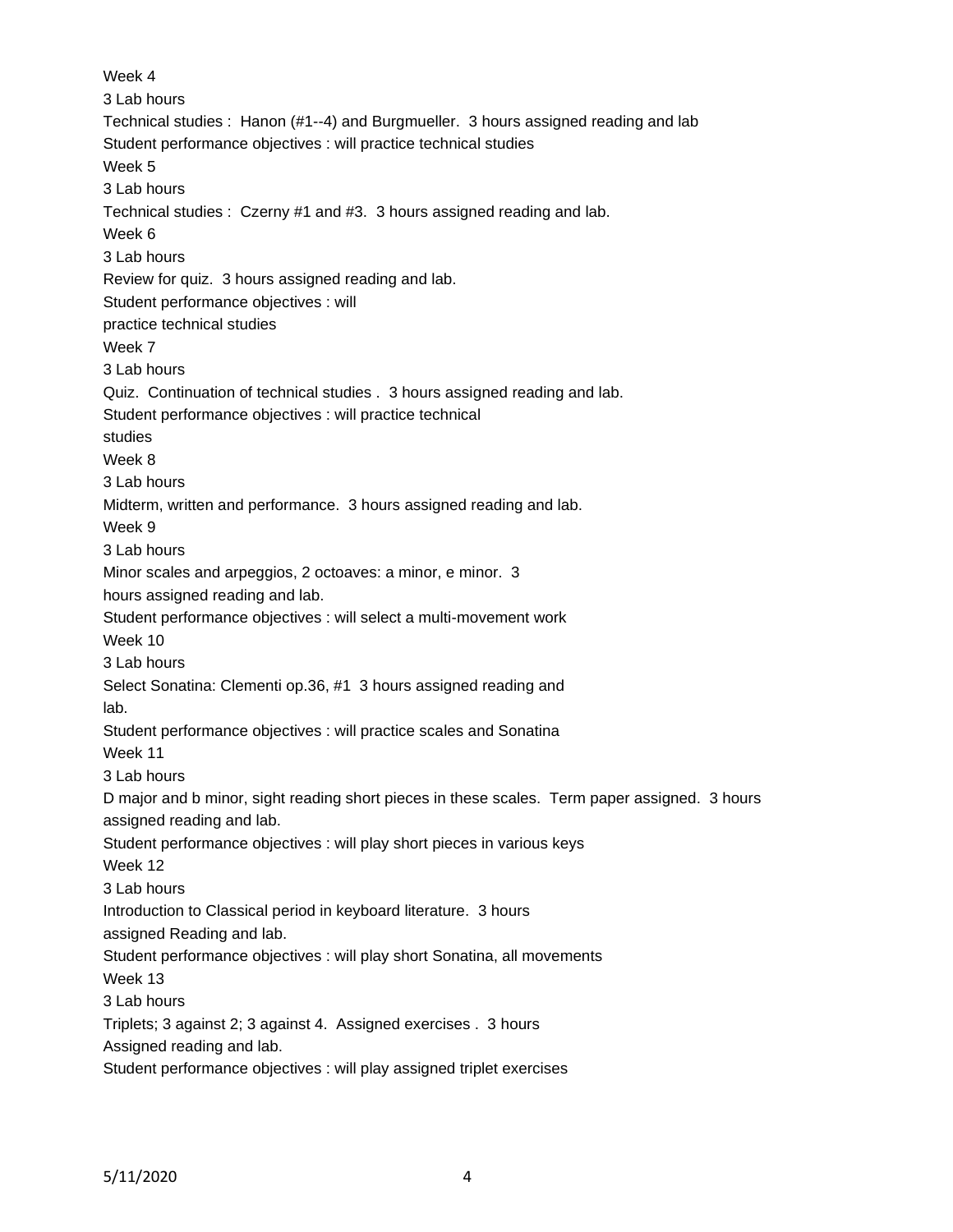Week 14 3 Lab hours short works by Mozart and Haydn. F# minor scale and arpeggios. 3 hours assigned Reading and lab. Student performance objectives : will play short pieces by Mozart and Haydn Week 15 3 Lab hours Review and quiz. 3 hours assigned reading and lab. Week 16 3 Lab hours Review all pieces, prepare for final performance. 3 hours assigned reading and lab. Student performance objectives : will play all pieces learned from the beginning of the semester. Week 17 3 Lab hours Performance final. 3 hours assigned reading and lab. Week 18: 3 hour final

## **METHODS OF INSTRUCTION:**

Lecture, discussion, demonstration, individual instruction

#### **OUT OF CLASS ASSIGNMENTS:**

Required Outside Hours: 36 Assignment Description: Students will be working on assigned weekly material. Two songs to complete every two weeks.20 hours Working on two octave minor scales as well as technical etudes: 16 hours

## **METHODS OF EVALUATION:**

Skill demonstrations Percent of total grade: 30.00 % 30%-40% Class performance, performance exams Writing assignments Percent of total grade: 10.00 % 10%-20% Written homework and term paper Problem-solving assignments Percent of total grade: 25.00 % 25%-30% Homework problems, Quizzes, exams Objective examinations Percent of total grade: 20.00 % Objective examinations Percent of total grade: 15.00 % 25%-35% multiple choice, True/False, matching items, Completion.